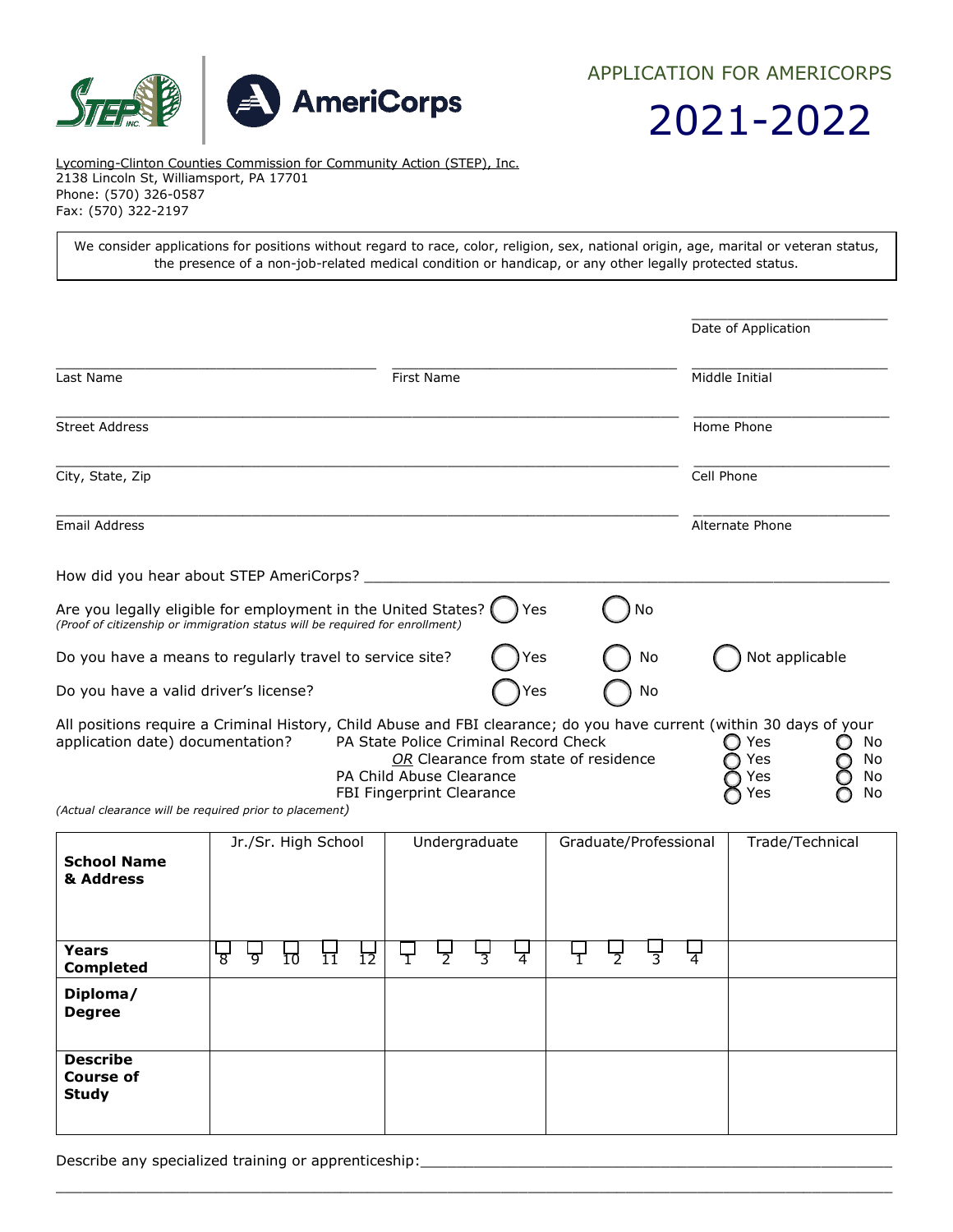**EMPLOYMENT:** List below all present and past employment, starting with your most recent. Please complete all items in each section. If you need more space, please use additional paper, or make a copy of this section.

| Dates                                    | Name of Employer      | Position or Title    |
|------------------------------------------|-----------------------|----------------------|
| From:<br>To:[                            | <b>Street Address</b> | Describe your Duties |
| May we contact?<br>OYes<br>$\bigcirc$ No | City<br>Zip<br>State  |                      |
| Reason:                                  | Telephone No.         |                      |
|                                          | E-mail Address        | Reason for leaving   |
|                                          | Supervisor            |                      |

| Dates                                                | Name of Employer      | Position or Title    |  |
|------------------------------------------------------|-----------------------|----------------------|--|
| From:<br>To:                                         | <b>Street Address</b> | Describe your Duties |  |
| May we contact?<br>O <sub>Yes</sub><br>$\bigcirc$ No | City<br>Zip<br>State  |                      |  |
| Reason:                                              | Telephone No.         |                      |  |
|                                                      | E-mail Address        | Reason for leaving   |  |
|                                                      | Supervisor            |                      |  |

## **VOLUNTEER EXPERIENCE:**

| Dates                                       | Agency                | Position or Title    |
|---------------------------------------------|-----------------------|----------------------|
| From:<br>To:                                | <b>Street Address</b> | Describe your Duties |
| May we contact?<br>$O$ Yes<br>$\bigcirc$ No | City<br>Zip<br>State  |                      |
| Reason:                                     | Telephone No.         |                      |
|                                             | E-mail Address        | Reason for leaving   |
|                                             | Supervisor            |                      |

| Dates                                    | Agency                | Position or Title    |
|------------------------------------------|-----------------------|----------------------|
| From:<br>To:                             | <b>Street Address</b> | Describe your Duties |
|                                          |                       |                      |
| May we contact?<br>OYes<br>$\bigcirc$ No | City<br>Zip<br>State  |                      |
| Reason:                                  | Telephone No.         |                      |
|                                          | E-mail Address        | Reason for leaving   |
|                                          | Supervisor            |                      |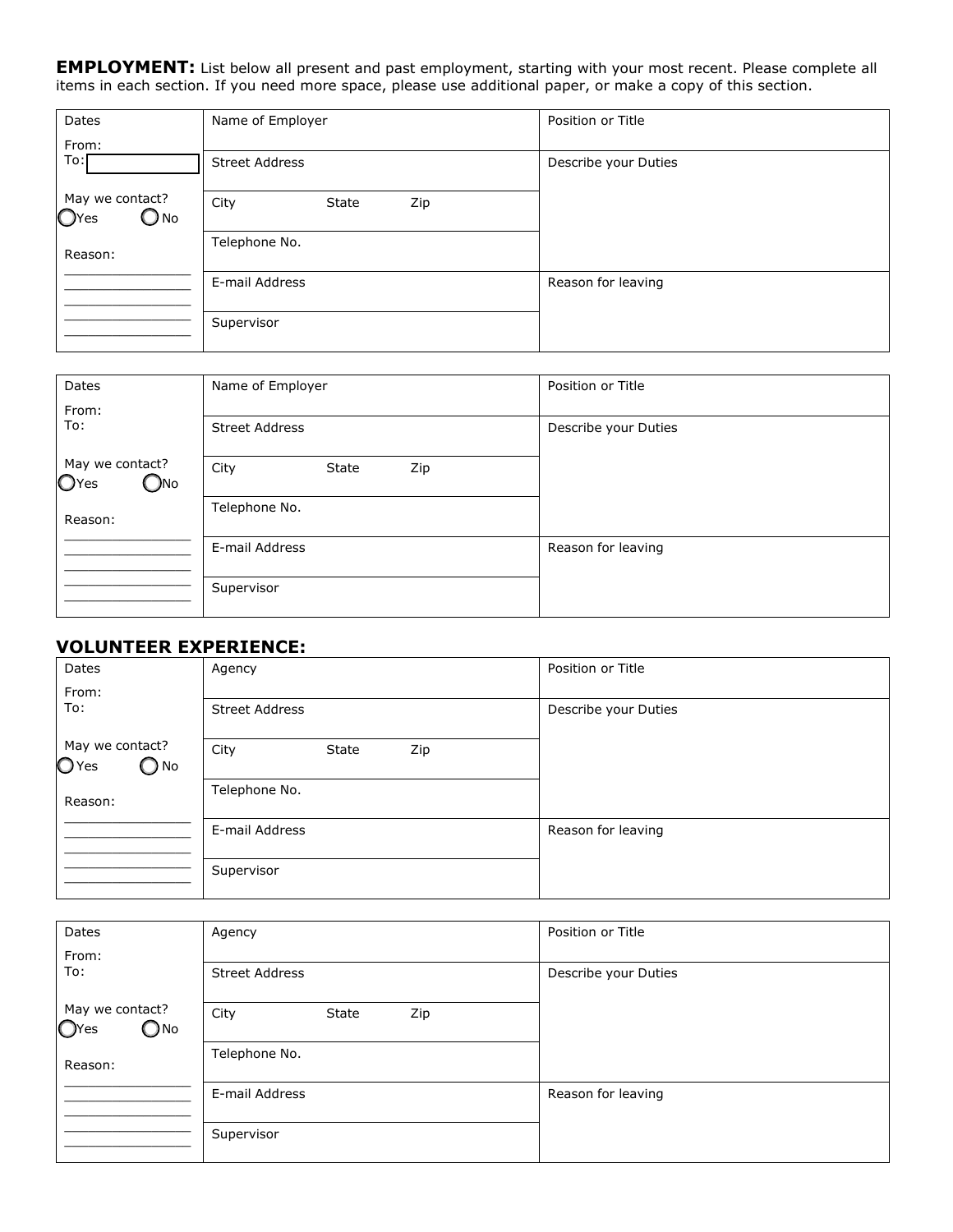| Branch of Service (if applicable)    | Describe your duties and any special training |
|--------------------------------------|-----------------------------------------------|
| Period of Active Duty (month & year) |                                               |
| Date of Final Discharge              |                                               |
|                                      |                                               |

| Professional Registration/Certification<br>(if applicable to position for which applied) | License/Certification No.<br>(such as Class IV license) | State or Agency |
|------------------------------------------------------------------------------------------|---------------------------------------------------------|-----------------|
|                                                                                          |                                                         |                 |

For positions that require special registration or certification – Proof of above will be required upon placement.

Keyboarding Skills: \_\_\_\_\_\_\_\_\_\_\_\_\_\_\_\_\_\_\_\_\_\_\_\_\_\_\_\_\_\_\_\_\_\_\_\_\_\_\_\_\_\_\_\_\_\_ WPM: \_\_\_\_\_\_\_\_\_\_\_\_\_\_\_\_\_\_\_\_\_\_\_\_\_\_

List of equipment you can operate or special skills including computer background:

List professional, trade, business, offices held, civic and/or extra-curricular activities. (you may exclude memberships which would reveal sex, race, religion, national origin, age, ancestry, disability, or other protected status):

 $\Box$  $\_$  ,  $\_$  ,  $\_$  ,  $\_$  ,  $\_$  ,  $\_$  ,  $\_$  ,  $\_$  ,  $\_$  ,  $\_$  ,  $\_$  ,  $\_$  ,  $\_$  ,  $\_$  ,  $\_$  ,  $\_$  ,  $\_$  ,  $\_$  ,  $\_$  ,  $\_$  ,  $\_$  ,  $\_$  ,  $\_$  ,  $\_$  ,  $\_$  ,  $\_$  ,  $\_$  ,  $\_$  ,  $\_$  ,  $\_$  ,  $\_$  ,  $\_$  ,  $\_$  ,  $\_$  ,  $\_$  ,  $\_$  ,  $\_$  ,  $\Box$  $\_$  ,  $\_$  ,  $\_$  ,  $\_$  ,  $\_$  ,  $\_$  ,  $\_$  ,  $\_$  ,  $\_$  ,  $\_$  ,  $\_$  ,  $\_$  ,  $\_$  ,  $\_$  ,  $\_$  ,  $\_$  ,  $\_$  ,  $\_$  ,  $\_$  ,  $\_$  ,  $\_$  ,  $\_$  ,  $\_$  ,  $\_$  ,  $\_$  ,  $\_$  ,  $\_$  ,  $\_$  ,  $\_$  ,  $\_$  ,  $\_$  ,  $\_$  ,  $\_$  ,  $\_$  ,  $\_$  ,  $\_$  ,  $\_$  ,  $\_$  ,  $\_$  ,  $\_$  ,  $\_$  ,  $\_$  ,  $\_$  ,  $\_$  ,  $\_$  ,  $\_$  ,  $\_$  ,  $\_$  ,  $\_$  ,  $\_$  ,  $\_$  ,  $\_$  ,  $\_$  ,  $\_$  ,  $\_$  ,  $\_$  ,  $\_$  ,  $\_$  ,  $\_$  ,  $\_$  ,  $\_$  ,  $\_$  ,  $\_$  ,  $\_$  ,  $\_$  ,  $\_$  ,  $\_$  ,  $\_$  ,  $\_$  ,  $\_$  ,  $\_$  ,  $\_$  ,  $\_$  ,  $\_$  ,

 $\_$  ,  $\_$  ,  $\_$  ,  $\_$  ,  $\_$  ,  $\_$  ,  $\_$  ,  $\_$  ,  $\_$  ,  $\_$  ,  $\_$  ,  $\_$  ,  $\_$  ,  $\_$  ,  $\_$  ,  $\_$  ,  $\_$  ,  $\_$  ,  $\_$  ,  $\_$  ,  $\_$  ,  $\_$  ,  $\_$  ,  $\_$  ,  $\_$  ,  $\_$  ,  $\_$  ,  $\_$  ,  $\_$  ,  $\_$  ,  $\_$  ,  $\_$  ,  $\_$  ,  $\_$  ,  $\_$  ,  $\_$  ,  $\_$  ,  $\Box$  $\_$  ,  $\_$  ,  $\_$  ,  $\_$  ,  $\_$  ,  $\_$  ,  $\_$  ,  $\_$  ,  $\_$  ,  $\_$  ,  $\_$  ,  $\_$  ,  $\_$  ,  $\_$  ,  $\_$  ,  $\_$  ,  $\_$  ,  $\_$  ,  $\_$  ,  $\_$  ,  $\_$  ,  $\_$  ,  $\_$  ,  $\_$  ,  $\_$  ,  $\_$  ,  $\_$  ,  $\_$  ,  $\_$  ,  $\_$  ,  $\_$  ,  $\_$  ,  $\_$  ,  $\_$  ,  $\_$  ,  $\_$  ,  $\_$  ,  $\_$  ,  $\_$  ,  $\_$  ,  $\_$  ,  $\_$  ,  $\_$  ,  $\_$  ,  $\_$  ,  $\_$  ,  $\_$  ,  $\_$  ,  $\_$  ,  $\_$  ,  $\_$  ,  $\_$  ,  $\_$  ,  $\_$  ,  $\_$  ,  $\_$  ,  $\_$  ,  $\_$  ,  $\_$  ,  $\_$  ,  $\_$  ,  $\_$  ,  $\_$  ,  $\_$  ,  $\_$  ,  $\_$  ,  $\_$  ,  $\_$  ,  $\_$  ,  $\_$  ,  $\_$  ,  $\_$  ,  $\_$  ,  $\_$  ,  $\Box$ 

 $\_$  ,  $\_$  ,  $\_$  ,  $\_$  ,  $\_$  ,  $\_$  ,  $\_$  ,  $\_$  ,  $\_$  ,  $\_$  ,  $\_$  ,  $\_$  ,  $\_$  ,  $\_$  ,  $\_$  ,  $\_$  ,  $\_$  ,  $\_$  ,  $\_$  ,  $\_$  ,  $\_$  ,  $\_$  ,  $\_$  ,  $\_$  ,  $\_$  ,  $\_$  ,  $\_$  ,  $\_$  ,  $\_$  ,  $\_$  ,  $\_$  ,  $\_$  ,  $\_$  ,  $\_$  ,  $\_$  ,  $\_$  ,  $\_$  ,  $\Box$  $\_$  ,  $\_$  ,  $\_$  ,  $\_$  ,  $\_$  ,  $\_$  ,  $\_$  ,  $\_$  ,  $\_$  ,  $\_$  ,  $\_$  ,  $\_$  ,  $\_$  ,  $\_$  ,  $\_$  ,  $\_$  ,  $\_$  ,  $\_$  ,  $\_$  ,  $\_$  ,  $\_$  ,  $\_$  ,  $\_$  ,  $\_$  ,  $\_$  ,  $\_$  ,  $\_$  ,  $\_$  ,  $\_$  ,  $\_$  ,  $\_$  ,  $\_$  ,  $\_$  ,  $\_$  ,  $\_$  ,  $\_$  ,  $\_$  ,  $\Box$  $\_$  ,  $\_$  ,  $\_$  ,  $\_$  ,  $\_$  ,  $\_$  ,  $\_$  ,  $\_$  ,  $\_$  ,  $\_$  ,  $\_$  ,  $\_$  ,  $\_$  ,  $\_$  ,  $\_$  ,  $\_$  ,  $\_$  ,  $\_$  ,  $\_$  ,  $\_$  ,  $\_$  ,  $\_$  ,  $\_$  ,  $\_$  ,  $\_$  ,  $\_$  ,  $\_$  ,  $\_$  ,  $\_$  ,  $\_$  ,  $\_$  ,  $\_$  ,  $\_$  ,  $\_$  ,  $\_$  ,  $\_$  ,  $\_$  ,

Please add any information you feel would be beneficial to STEP AmeriCorps in evaluating your application:

**REFERENCES:** Please give the name and phone number of three references; two of which must be professional references, one of which can be a personal reference who is not related to you. Please mention your connection to each reference as well.

| .        |  |
|----------|--|
|          |  |
| -        |  |
|          |  |
| -        |  |
| <u>.</u> |  |

I certify that I have not knowingly withheld any facts or circumstances that would detrimentally affect this application. It is agreed that any misrepresentation by me in this application will be sufficient cause for cancellation of a placement offer or for dismissal from service if I am placed. I hereby authorize STEP AmeriCorps to contact my former employers or volunteer agencies unless otherwise indicated, to make inquiries regarding my work record, and/or to contact listed schools for the release of records and transcripts.

 $\_$  ,  $\_$  ,  $\_$  ,  $\_$  ,  $\_$  ,  $\_$  ,  $\_$  ,  $\_$  ,  $\_$  ,  $\_$  ,  $\_$  ,  $\_$  ,  $\_$  ,  $\_$  ,  $\_$  ,  $\_$  ,  $\_$  ,  $\_$  ,  $\_$  ,  $\_$  ,  $\_$  ,  $\_$  ,  $\_$  ,  $\_$  ,  $\_$  ,  $\_$  ,  $\_$  ,  $\_$  ,  $\_$  ,  $\_$  ,  $\_$  ,  $\_$  ,  $\_$  ,  $\_$  ,  $\_$  ,  $\_$  ,  $\_$  ,